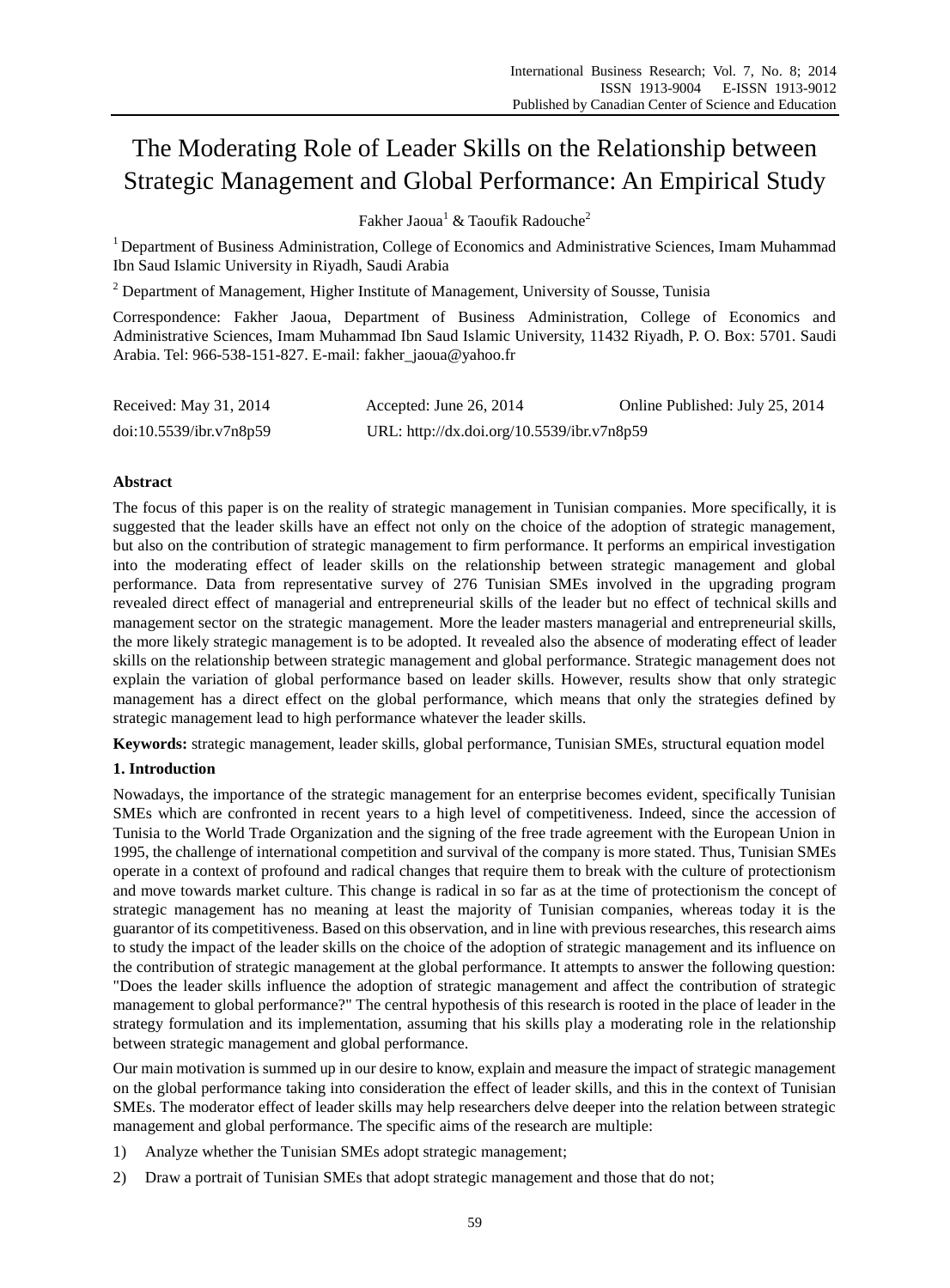- 3) Identify the effect of leader skills on the adoption of strategic management by Tunisian SMEs;
- 4) Evaluate the effect of leader skills on the contribution of strategic management in the performance of Tunisian SMEs.

# **2. Literature Review**

# *2.1 Strategic Management*

Since its introduction in the 50s, the concept of strategic management played a vital role in companies. It is essential to describe development and survival of businesses through this concept. Introducing a definition of strategic management is not straight forward since researchers do not agree on a universally accepted definition due to the interchangeability of related concepts such as strategy, strategic management, business policy, strategic decisions, strategic processes, and many other concepts more or less close to the first of this series (Mintzberg, Ahlstrand, & Lampel, 1998). According to Koenig (1996), this interchangeability may cause negative consequences to the extent that it becomes a generator of misunderstandings and conflicting results, which translates into reproducibility and generalization. Many books and researches consider the strategic management as a field of research representing multiple realities. Contrary to this general sense, experts provide considerable details, considering the strategic management as a field of application that integrates specific dimensions.

Different authors have viewed strategic management differently. Some viewed it as decision-making; while others considered it as the set of activities related to the formulation and implementation of strategies to achieve organizational goals. The early definition of strategic management was provided by the American business historian, Ansoff (1972) who defined strategic management as: develop strategies, organize skills of the company and organize the implementation of these strategies and skills. In the context of construction, Sharplin (1985) defines strategic management as the formulation and implementation of plans and the carrying out of activities relating to the matters which are of vital, pervasive or continuing importance to the total organization. In the other hand, according to Glueck and Jauch (1984) strategic management means a stream of decisions and actions which lead to the development of an effective strategy or strategies to help achieve business goals.

Different contributions highlight significant dimensions of strategic management (Hunger & Wheelen, 2003; Ansoff, 1984; Hussey, 1984). They show that the latter is concerned with the design, preparation and conduct of collective action by developing strategies to guide the development of the company. The first dimension appears directly, since the term strategy is embedded in the concept of strategic management. Indeed, the strategies can be imposed by the environment, which may condition the management. The management then determines the success of the implementation of strategic choices. The two concepts are inseparable, and the strategy appears both as the result of strategic management and the object of conduct. Strategic management is therefore a matter of formulation as implementation strategies. It is a process by which strategists formulate, implement and monitor corporate strategies (Coulter, 2002; Hill & Jones, 2001). It includes formulation, implementation, evaluation and control (Hunger & Wheelen, 2003). It also can be defined as the art and science of formulating, implementing, and evaluating cross-functional decisions that enable an organization to achieve its objectives (Epstein & Roy, 2007). Thus, strategic management is a process that helps business strategies to better target the efforts of members of the company towards the achievement of organizational goals.

In the same line, Avenier (1988) provides a fundamental contribution to strategic management by defining it as a process that aims to ensure a tight coupling between strategies and operations through the decentralization of strategic thinking, by the involvement of people who will be responsible for implementing the developed strategies. Several definitions support this tendency to place the members of the company at the heart of strategy formulation. Illustratively, "*The strategy is a decentralized organizational exercise that involves all employees (or at least the middle and upper management) of the organization and not just the general direction*" (Dobers, 1997, p.38). Chakravarthy (1997) assume that the analysis is too often affair consultants, planners and other experts. The business strategy should be developed by the employees themselves.

This new vision indicates that the strategic management represents a bridge between the formulation and implementation of the strategy, rather than treating them separately, and this through the integration of members of the company in strategic thinking. It allows direct the evolution of the company through the two inseparable phases which are formulation and implementation. Strategic management is different compared to strategic planning by the inseparability phases of strategy formulation and implementation.

In contrast with strategic planning, the articulation between formulation and implementation of the strategy and this through the integration of operational in strategic thinking. In strategic planning, the result of strategic thinking is an action plan designed by planners who will then "sell" it to the operational managers responsible for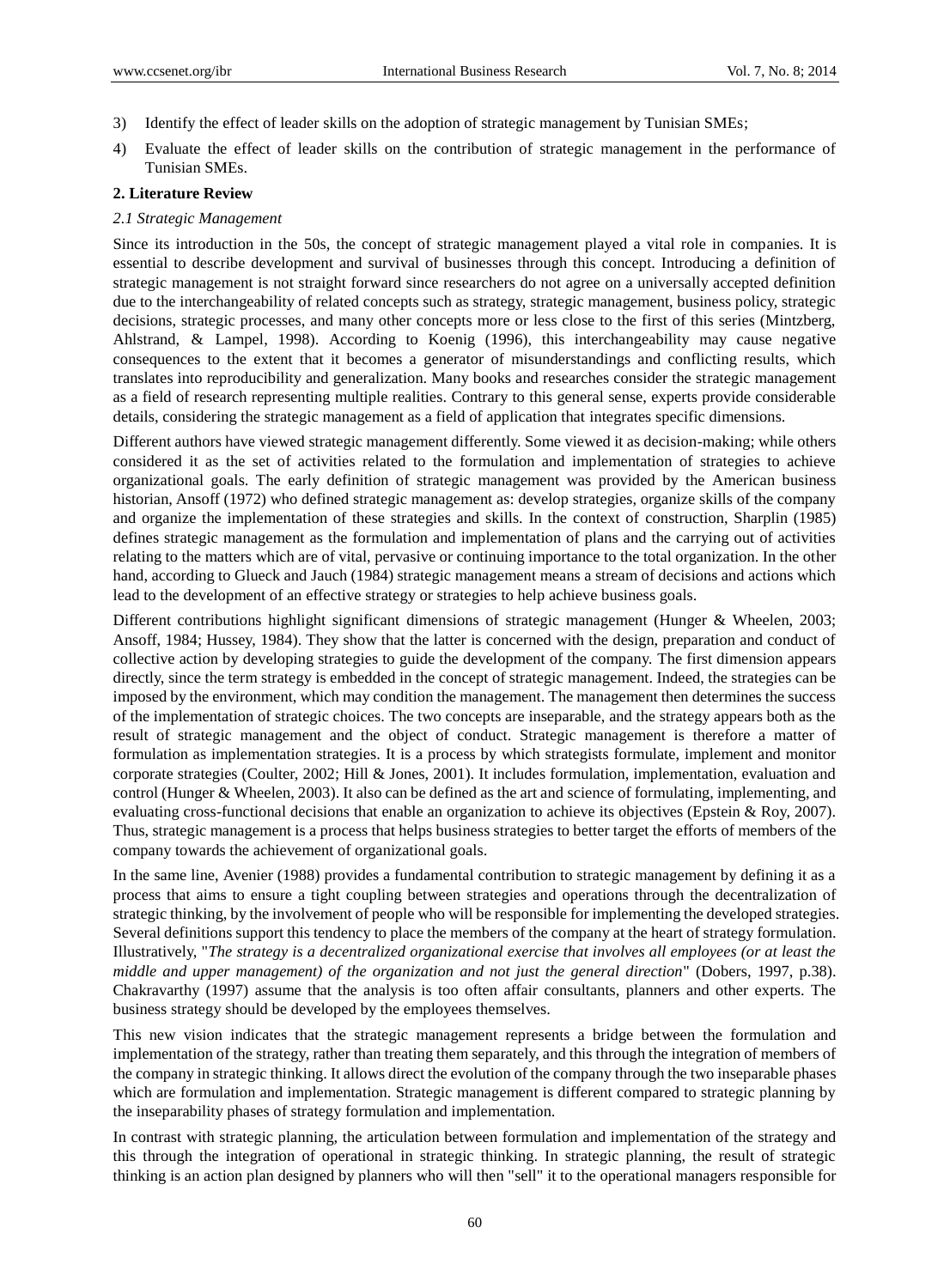its implementation. In strategic management, these are decisions for action that are developed by those who have to implement them. They are therefore less likely to generate resistance to their application and be misinterpreted as frequently happens in the case of decisions taken in the context of strategic planning.

In conclusion, according to Avenier (1988), we define strategic management as a decentralized strategy process, marking the link between strategy formulation and implementation through the participation of different hierarchical levels in strategic thinking. This definition captures two main elements which are in the heart of strategic management:

- a. Fixing strategies both internally (on the resources and core competencies of the company) and externally (relating to transactions between the company and its environment);
- b. Integration of individuals of non-equivalent hierarchical status in the formulation of strategies.

#### *2.2 Relationship between Strategic Management and Performance*

The company performance is often a topic studied in management science. According to Goodman and Pennings (1977), it is an essential element in the analysis of organizations and we can't have a theory of organizations that did not include this concept. Strategy specialists share the same opinion considering the performance as an essential element of the Charter of strategic management (Carroll & Vogel, 1987; Hambrick, 2004; Chakravarthy & Doz, 1992). In this perspective, researches on the question of the relationship between strategic management and performance, are seeking to identify the success factors or causes of firms failures. In general, all these studies had as a goal to find the right style of management that contribute to the performance of the company. Most contributions argued that the causes of failure of firms, especially SMEs, are a direct result of the lack of strategic direction. They are more concerned with short-term goals and short-term results rather than long-term goals or long-term results. Very often, activities are daily, which leads to deal with everyday problems and ignore the environment, eclipsing any strategic thinking. However, through the work of famous scientists like Alfred Chandler, Igor Ansoff, Peter Drucker, Michael Porter and Henry Mintzberg, the concept of strategic management has become central in the organization and management in achieving a better performance. It should facilitate the company's growth and enable it to increase its performance and competitiveness (O'Regan & Ghobadian, 2005; Porter, 1996).

In the case of SMEs, the intensification of competition in almost all industries leads SMEs towards strategic management in order to occupy a better competitive position (Larsen, London, Weinstein, & Raghuram, 1998). At this level, several researches have shown that companies using thoughtful strategies have better results than those who did not (Berman, Wicks, Kotha, & Jones, 1999; Kargar, 1996; Brinckmanna, Grichnik, & Kapsa, 2010). The essence of strategy development means for a company to provide strategic direction to the company in order that it can achieve its vision and mission. The adoption of a clear strategic growth path then allows companies to ensure consistency, compatibility and strategic continuity changes incurred by the company.

## *2.3 Moderating Role of Leader Skills*

The leader was treated in abundance by the literature describing him as a business builder occupying an important place in the strategy formulation and also for its implementation. Because of his position, his work is extremely complex and varied as the different elements are multiple, interrelated and influences each other. It is he who sets the strategic orientation involving the future of his business, ways of structuring necessary for success, modifications along the way, and satisfactory levels of performance (Hambrick & Mason, 1984; Ginsberg & Venkatraman, 1985; Venkatraman & Camillus, 1984). Many researchers such as Mintzberg (1973), Sweeney, Soutar, and Johnson (1999), Yukl, Walls, and Lepsinger (1990), Hart and Quinn (1993), and Russell and Stone (2002) in their typology of the roles of leader, confirm the importance of the strategy for the leader by classifying strategic activity in the first rank. It is identified inside and outside of the organization as primarily responsible for the strategy, and it is to whom that SMEs will depend on his survival.

In this perspective, many researchers have focused in the relationship between the leader and the development of business through the study of what he does (Verstraete, 1999, Schmitt 2003, Chandler & Jansen, 1992; Herron & Robinson, 1993). They demonstrate that the leader influences strongly the development and sustainability of the company by his personal traits but also by mobilizing his skills in the exercise of his functions. He uses, according to his psychological profile, skills as resources used in the action. The researches of Bayad, M. Arcand, and G. Arcand (2002), and Loué and Baronet (2008) have demonstrated that the leader skills are the best predictors of firms performance. In the same direction, other researches turned to the study skills of the leader, arrived at results which indicate that leader skills are more directly related to the performance of companies (Lorrain, Belley, & Dussault, 1998; Gartner, 1988). More precisely, technical skills and management sector,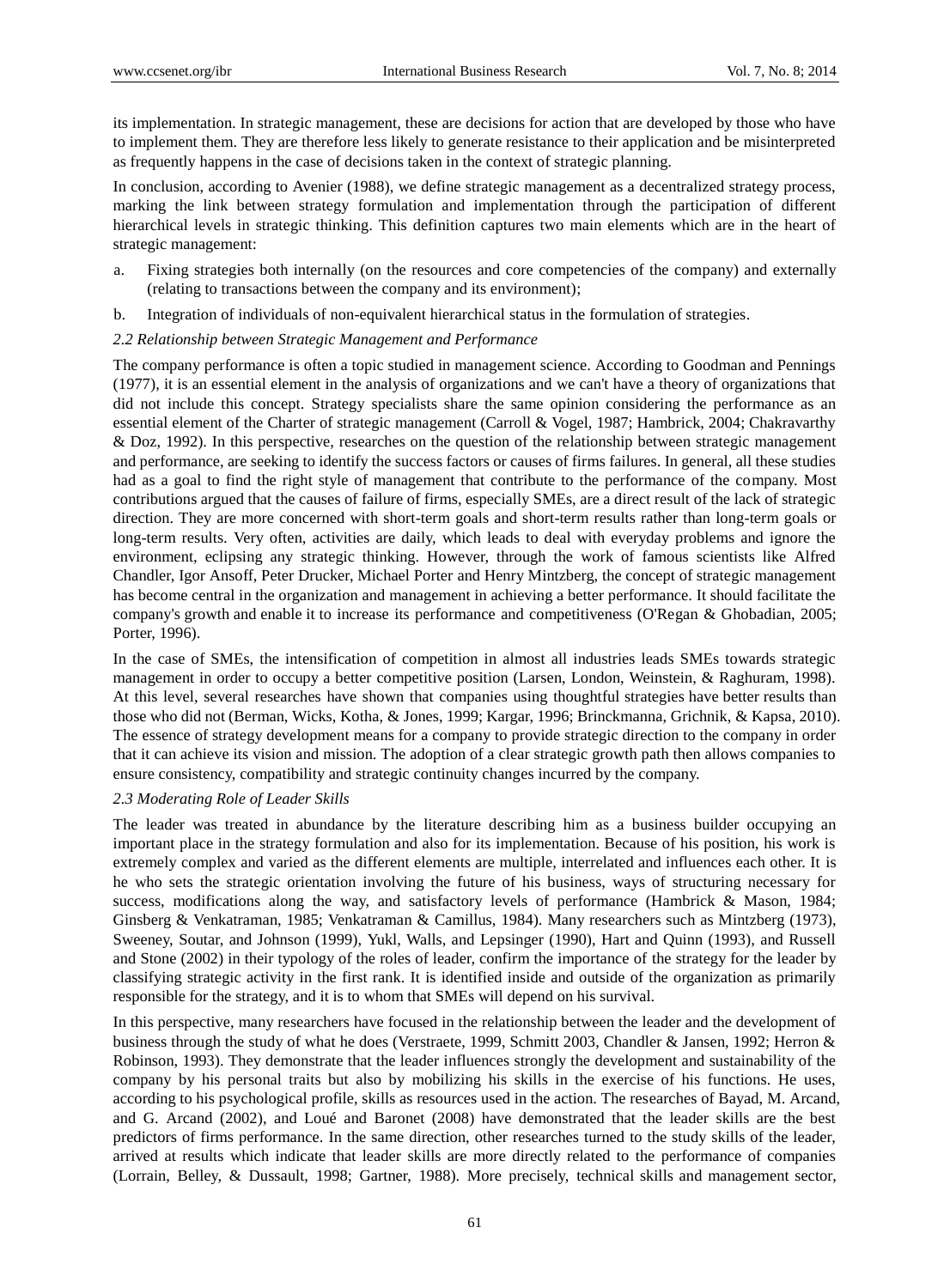leader skills, and entrepreneurial skills seem to be an important factor in the success of any business (Bayad et al., 2002). Given the importance of leader skills in strategy formulation and its implementation, it seems natural to suggest that: 1. The decision to adopt or not to adopt the strategic management is a conscious choice that results from leader skills. 2. The relationship between strategic management and firm performance may also vary depending on leader skills. Therefore, the well established role of leader skills leads us to the following hypotheses:

H1: The adoption of strategic management depends on the leader skills.

H1.1: More the leader masters technical skills of management and sector, the more likely strategic management is to be adopted;

H1.2: More the leader masters managerial skills, the more likely strategic management is to be adopted;

H1.3: More the leader masters entrepreneurial skills, the more likely strategic management is to be adopted.

H2: Leader skills influence the contribution of strategic management to the global performance.

H2.1: The more the technical skills and management sector are mastered by the leader, the more likely is strategic management to have a positive effect on the global performance;

H2.2: The more the managerial skills are mastered by the leader, the more likely is strategic management to have a positive effect on the global performance;

H2.3: The more the entrepreneurial skills are mastered by the leader, the more likely is strategic management to have a positive effect on the global performance.

*2.4 Conceptual Model*

In order to apprehend the reality of adoption by companies of strategic management, precisely why do some firms adopt strategic management while other firms don't do it, we propose a theoretical model that focuses on three variables: strategic management, leader skills and global performance. From the literature review, we wish to test two relations (see Figure 1). The first relationship seeks to verify that the choice of the adoption of strategic management is influenced by the leader skills. The second relationship aims to examine the existance of a causal link between the achievement of the global performance and strategic management, taking into consideration the leader skills.



Figure 1. Conceptual model

## **3. Methodological Framework**

In order to test the proposed model and hypotheses, it is important to pay attention to the choice of the sample, data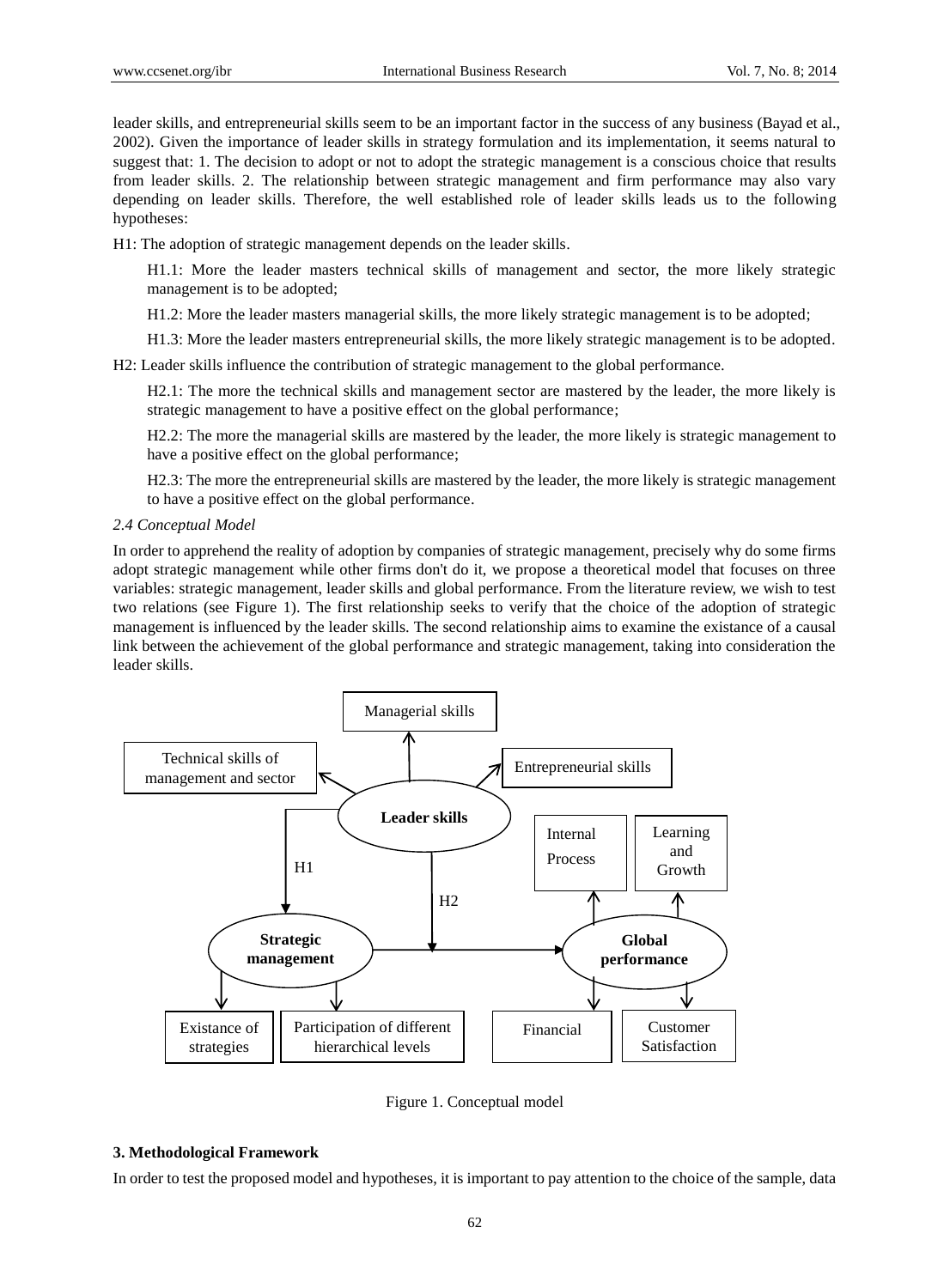collection, measures of the concepts used, and methods of hypotheses test.

#### *3.1 Sample of Research*

To test the research hypotheses, a quantitative data collection was conducted among a representative sample of 276 SMEs involved in the upgrading program. The sample is stratified by industry (see Table 1). The choice of this population is motivated by four reasons. First, Tunisian companies involved in the upgrading program (PMN) should correspond to the required profile for the program which requires any company wishing to participate and to formulate strategies. Second, these companies belong to different sectors where the states of the environments are different, allowing to understand various aspects of such environments. Third, the population covered by our research is easily identifiable because of the originality of the concept of strategy in at least the majority of Tunisian companies, and the lack of research examining the practices of Tunisian companies in the formulation of strategy. Fourth, the study of the strategic process, and the factors influencing its evaluation, is a particularly sensitive issue for businesses.

Some precisions must be mentioned. First, according to the classification adopted by the PMN, the SME is a company with a total investment of less than 3 million Tunisian Dinars. Second, to build a representative sample we applied the law of Bernoulli:  $n = (1.96)^2 \times N / (1.96)^2 + L^2 \times (N-1)$ , with L=10%. Third, because of the absolute refusal or incomplete or unsuccessful promises of questionnaires, we excluded from the sample companies from the following sectors: Leather and Footwear Industry (LFI), Chemical Industry (CHI), and Materials Construction Ceramics and Glass Industry (MCCGI).

|                          | <b>AFI</b>     | VI             | MI             | <b>TCI</b> | <b>Total</b> |
|--------------------------|----------------|----------------|----------------|------------|--------------|
| Population $(SME2)$      | 300            | 329            | 326            | 1143       | 2098         |
|                          | n <sub>1</sub> | n <sub>2</sub> | n <sub>3</sub> | $n_4$      | N            |
| Percentage ni / N        | 14,30%         | 15,68%         | 15,53%         | 54,48%     | 100%         |
| Sample (n / N = 13,16 %) | 40             | 43             | 43             | 150        | 276          |
|                          | n <sub>1</sub> | n <sub>2</sub> | n <sub>3</sub> | $n_4$      | n            |
| Percentage ni / n        | 14,49%         | 15,60%         | 15,60%         | 54,35%     | 100%         |

#### Table 1. Research sample

Note: AFI=Agro-Food Industry; VI=Varied Industry; MI=Mechanical Industry; TCI=Textile and Clothing Industry.

## *3.2 Data Collection*

The conceptual model and the hypotheses developed to test the relations were empirically tested in a survey research; a pre-test questionnaire was performed to validate its content. Following the suggestions and comments received from participants, some changes and adjustments were made. The final questionnaire was addressed to Directors of SMEs.

# *3.3 Measurement of Variables*

For each variable, we use Likert scales of items ranging from  $1 =$  strongly disagree to  $5 =$  strongly agree.

#### 3.3.1 Measurement of Strategic Management

With reference to the definition of strategic management that was adopted in this research, two key variables were used that constituted its essence: the existance of strategies, and strategic thinking shared between individuals of non-equivalent hierarchical status. Participation is defined as the usually sense of taking part, the work of making together, act together, to cooperate in an action requiring multiple actors. In this sense, strategic management is measured through three dimensions according to Calori and Atamer (1989): Information, Consultation and Initiation. Information means that the decision is made by the leader. Subordinates are informed of the reasons, after taking decision by the leader. Consultation means that the decision is taken by the leader after consulting one or more subordinate. Initiation means that the decision is the result of a consensus between leader and one or more subordinate.

# 3.3.2 Measurement of Leader Skills

Leader skills are measured through three dimensions according to Bayad et al. (2002): Technical skills of management and sector, managerial skills, and entrepreneurial skills. Technical skills of management and sector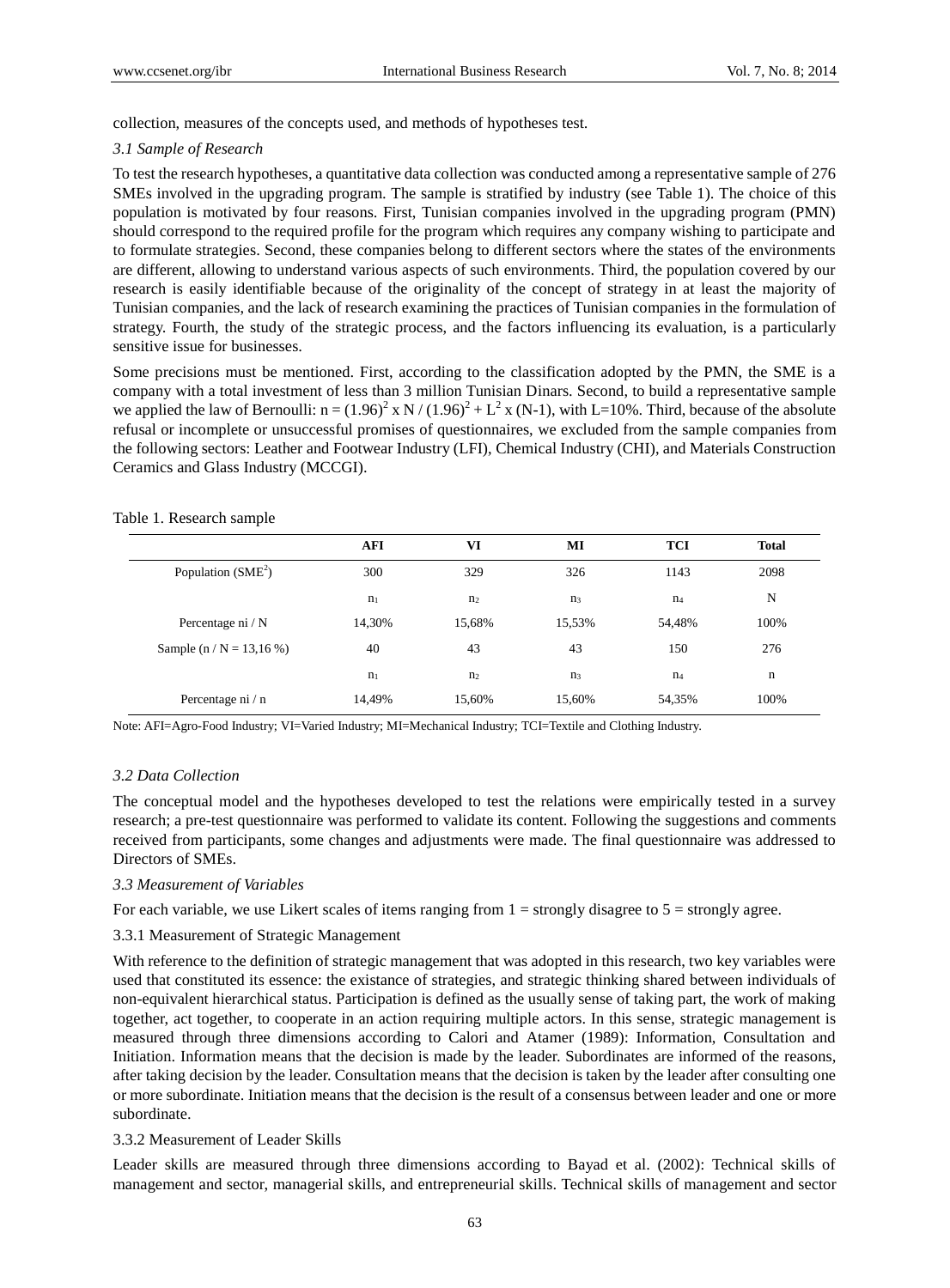include abilities to manage the operations, finance, human resources, marketing and sales, and the laws and government regulations. Managerial skills include ability to develop a business strategy, coordinate and organize the activities of the company, manage staff, solve problems, control the activities, and negotiate. Entrepreneurial skills include abilities to identify business opportunities, develop a business vision, create and manage business network, and manage work.

# 3.3.3 Measurement of Global Performance

Global performance in this study is schematized by the balanced scorecard (Kaplan & Norton, 1996). As a model of strategic performance management, the characteristic of the balanced scorecard and its derivatives are a mixture of financial and non-financial measures. In its simplest form, the balanced scorecard breaks performance monitoring into four interconnected perspectives: Financial, Customer Satisfaction, Internal Process, and Learning and Growth. Financial perspective covers the financial objectives of an organization and allows managers to track financial success and shareholder value. Customer perspective covers the customer objectives such as customer satisfaction market. Internal process perspective covers internal operational goals and outlines the key processes necessary to deliver the customer objectives. Learning and Growth perspective covers the intangible drivers of future success such as human capital, organizational capital and information, capital including skills, training, leadership, organizational culture, system and databases.

# *3.4 Hypothesis Test*

To test the research hypotheses, a structural equation model is used to analyze the causal relationships between strategic management, leader skills and global performance. The application of this model requires a two-step process: validation of models for measuring and testing the structural model (Anderson & Gerbing, 1988; Kline, 2005).

# 3.4.1 Test Method of Direct Links

The first hypothesis H1 considering the choice of adoption of strategic management is influenced by leader skills. It focuses on a direct causal link between leader skills (independent variable) and strategic management (dependent variable). To test the direct effect of leader skills on strategic management, two rules must be respected (Kline, 2005). First, the significance of the postulated links. It has traditionally been studied in relation to the normal probability distribution. Each unstandardized regression coefficient is divided by its standard deviation, giving the value T from which it is possible to calculate a level of likelihood associated. The threshold most commonly accepted social science is 5%, which corresponds to an absolute minimum value of T 1.96. Second, once a causal link is deemed significant, it is essential to consider the value of the regression coefficient in a first time to see if its sign corresponds to the direction assumed for the effect. Then, in a second time, it is also interesting to look at the magnitude of the regression coefficient to see the strength of causal links.

# 3.4.2 Test Method of Indirect Links

The second hypothesis H2 envisages a moderating effect of leader skills on the relationship between strategic management and global performance. It covers an indirect causal link between strategic management (independent variable), the global performance (dependent variable) and leader skills (moderating variable). To test the moderating effect of leader skills, the process of Ping (1995) is the best known and recommended approach for its simplicity and robustness (Cortina, Chen, & Dunlap, 2001; Moulder & Algina, 2002). It is to perform hierarchical regressions incorporating new variables created by multiplying the scores of the independent variables and scores of moderating variables (Cohen & Freund, 2005; El Akremi, 2005).

# **4. Preliminary Analysis**

Before discussing the results of the preparatory work of the database, it is essential to conduct a cluster analysis to classify the firms in our sample according to the degree of adoption of strategic management. The second step discusses the results of the validation phase of our measuring instruments. It consists to present the results of the analysis in two stages (exploratory and confirmatory), performed in SPSS 18.0 and AMOS 8.0 software. The first is exploratory without a priori specification of the relationship between latent variables and their indicators, in order to test a predetermined structure. These analyses will test the psychometric properties of the scales related variables in our research model.

# *4.1 Cluster Analysis*

To measure the degree of adoption of strategic management by the companies surveyed, a hierarchical cluster analysis was conducted by using the method "Two-Step Cluster" SPSS 18.0. The likelihood distance and the optimization criterion BIC (Bayesian Information Criterion) were used as criteria groupings. The results identified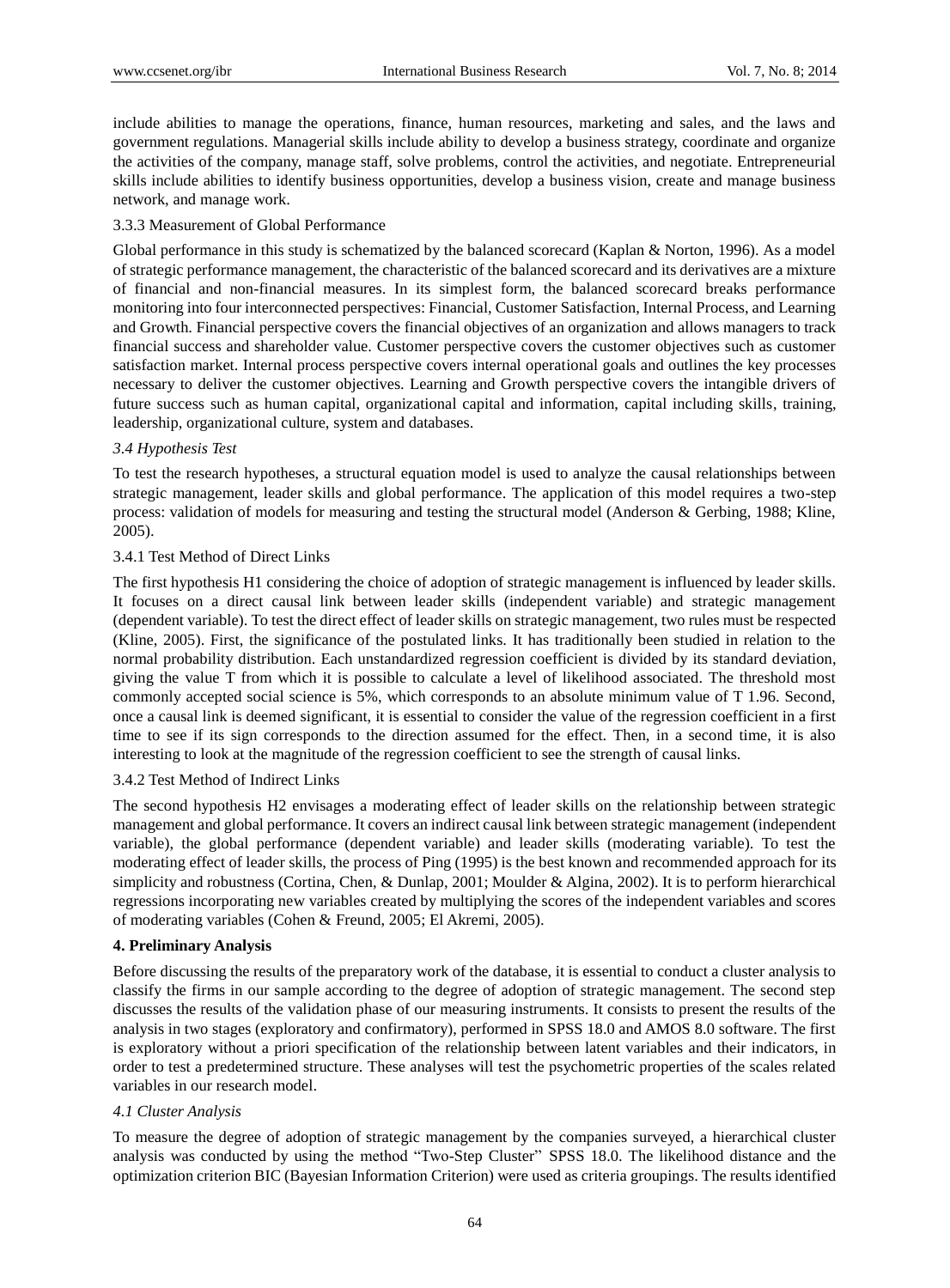two classes which characteristics are shown in Table 2. Class 1 named "strong adoption of strategic management" is the largest (170 companies) representing 61.6 % of the sample. The other one named the "low adoption of strategic management" class 2 is smaller (106 companies) which represents 38.4% of the sample. These two classes are distinguished by 10 criteria in order of importance (see Table 2).

|  |  |  | Table 2. Results of the cluster analysis method "Two-Step Cluster" |  |
|--|--|--|--------------------------------------------------------------------|--|
|  |  |  |                                                                    |  |

| Criteria in order of importance                                      | Class 1     | Class 2     |
|----------------------------------------------------------------------|-------------|-------------|
|                                                                      | $(n = 170)$ | $(n = 106)$ |
| 1. Existance of financial strategy                                   | 100%        | 77,4%       |
| 2. Participation of middle managers                                  | 100%        | 15,3%       |
| 3. Participation of senior managers                                  | 31,2%       | 100%        |
| 4. Form of participation of senior managers: Consultation/Initiation | 18,2%       | 84%         |
| 5. Form of participation of middle managers: Consultation            | 73,6%       | 12,8%       |
| 6. Existance of personnel strategy                                   | 100%        | 36,8%       |
| 7. Existance of commercial strategy                                  | 100%        | 36,8%       |
| 8. Form of participation of middle managers: Information             | 26,4%       | 87,2%       |
| 9. Existance of production strategy                                  | 100%        | 22,6%       |
| 10. Existance of supply strategy                                     | 31,2%       | 61,3%       |

In Class 1, all companies have strategies (financial, personnel, sales, and production) and only 31.2 % of companies have supply strategy. 31.2% of companies refer to senior managers, and all companies refer to middle managers for formulation of these strategies. These companies are therefore appealing to middle managers as senior managers. The participation of senior managers for 18.2% of companies focuses on both the consultation and initiation. While the participation of middle managers is limited to consultation for 73.6 % of companies and to information for 26.4 % of companies. Per consequent, companies are open for the integration of middle managers in strategy formulation. These are associated with strategic choices, being consulted. Their role is not limited to providing their superiors the information needed to strategy formulation.

In Class 2, companies have strategies in different proportions (77.4 % for the financial strategy, 61.3 % for the supply strategy, 36.8 % for personnel strategy, 36.8 % for commercial strategy, and 22.6 % for the production strategy). This shows the lack of strategies for most of these companies. 15.3 % of companies refer to middle managers and all companies refer to senior managers for strategy formulation. Therefore these companies refer more to senior managers than middle managers. Senior managers' participation of 84% of companies is focused on both the consultation and initiation. However, the participation of middle managers on the consultation is 12.8% of the companies, and on the information is 87.2% of companies. In these companies, the strategy is primarily for senior managers with a low willingness to involve middle managers. Indeed, senior managers participate by being consulted and having a opinion in strategic choices. While middle managers primarily play as a source of information and they are less consulted in the formulation of strategies.

# *4.2 Test and Reliability of the Measurement Model*

The validation of measuring instruments includes studying the dimensionality of scales and the mobilized internal consistency, convergent and discriminated validity.

# 4.2.1 Exploratory Factor Analysis

The examination of the dimensionality of the scales is performed by an exploratory factor analysis (EFA) carried out with SPSS 18.0 software. It is performed on the sample of research (276 SMEs). The reliability of the scales, which is to study their internal consistency, was assessed by Cronbach's alpha and Jöreskog's Rho. Table 3 summarizes the results obtained following the procedures to purify our scales. Only two scales measuring technical skills of management and sector, and entrepreneurial skills proved to be sufficiently homogeneous to match our initial expectations. However, two items have been eliminated from the measurement scale of the managerial skills.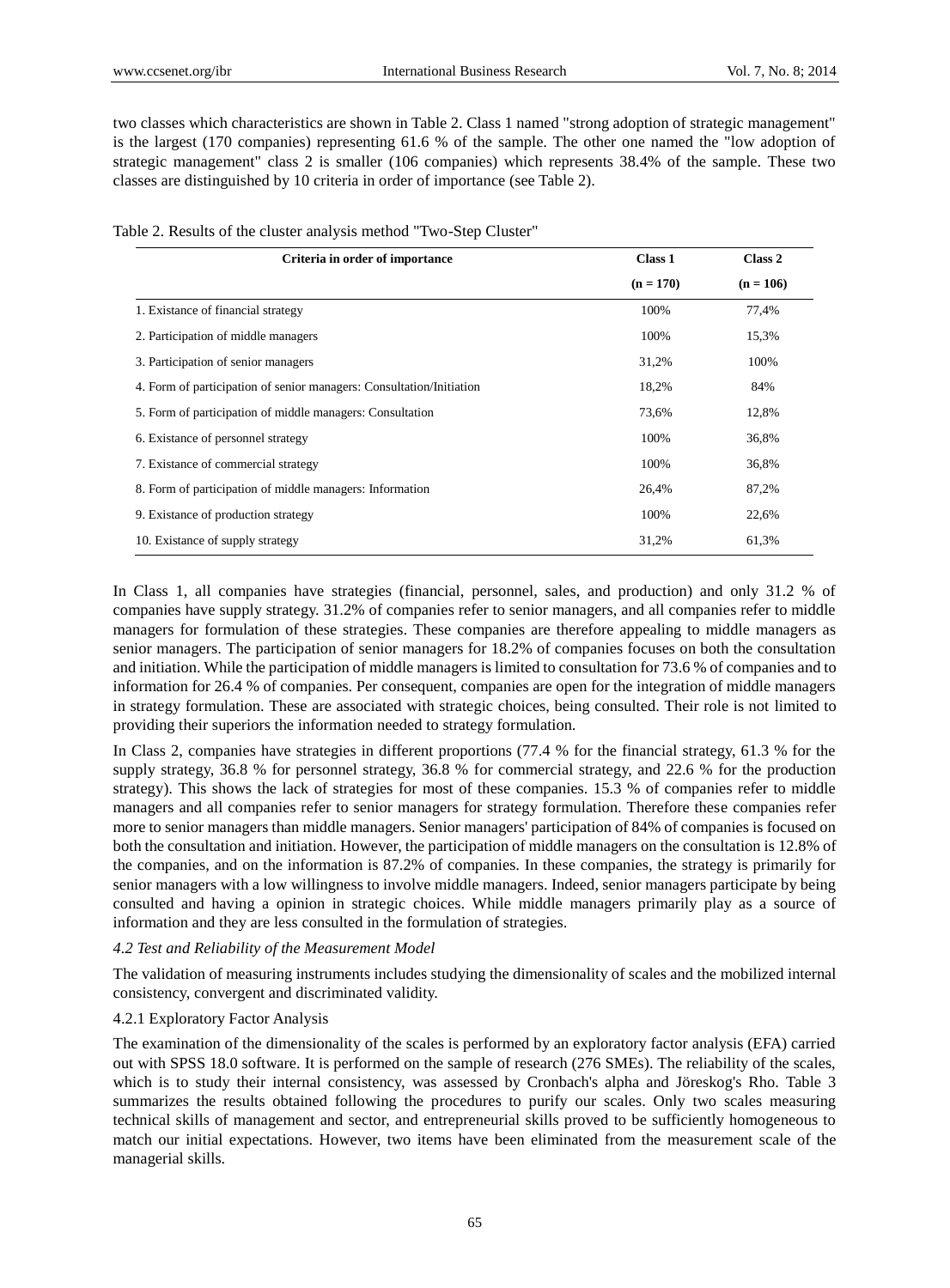| Symbol          | <b>Dimensions</b>                         | Number of items | Cronbach's Alpha | J öreskog's Rho |
|-----------------|-------------------------------------------|-----------------|------------------|-----------------|
| <b>TECHSKIL</b> | Technical skills of management and sector |                 | 0.903            | 0.923           |
| MANASKIL        | Managerial skills                         | 6: (4)          | 0,683;0,863      | 0,857           |
| <b>ENTRSKIL</b> | Entrepreneurial skills                    |                 | 0.908            | 0.927           |

#### Table 3. Reliability test of leader skills

#### 4.2.2 Confirmatory Factor Analysis

The examination of the dimensionality of the scales is also done by a confirmatory factor analysis (CFA) which has been dealt with through AMOS 8.0 software. It covers only the 170 SMEs in class 1 "strong adoption of strategic management". The criteria for convergent and discriminant validity are applied to mobilized scales. The results show that for each construct, all absolute index, incremental and parsimony meet the standards of good fit and show an acceptable fit of the model (see Table 4).

#### Table 4. Confirmatory factor analysis test

|                 | $\gamma$ 2/ddl                    | <b>GFI</b> | AGFI | <b>RMR</b>      | <b>RMSEA</b> | NFI  | <b>CFI</b> | pvc   |  |
|-----------------|-----------------------------------|------------|------|-----------------|--------------|------|------------|-------|--|
| <b>TECHSKIL</b> | 2,87                              | 0.95       | 0.89 | 0.039           | 0.062        | 0.97 | 0.98       | 0,708 |  |
| <b>MANASKIL</b> | 2,24                              | 0.97       | 0.93 | 0.038           | 0.073        | 0.97 | 0,99       | 0,608 |  |
| ENTRSKIL        | 2.17                              | 0.99       | 0.98 | 0.049           | 0.024        | 0.99 | 0.98       | 0,763 |  |
|                 | Thresholds (Russel & Stone, 2002) |            |      |                 |              |      |            |       |  |
|                 | $<$ 2 see $<$ 5                   | >0.9       | >0.8 | $\rightarrow$ 0 | < 0.08       | >0.9 | >0.9       | >0.5  |  |

#### 4.2.3 Discriminant Validity

The study of discriminant validity is the last stage of testing validity and reliability of measurement instruments. The result of comparison between the two models is summarized in Table 5. The difference test of chi-square is significant. Indeed, the difference between the two values is NMIC 931.741 for a difference of degree of freedom of 91. This difference is significant according to the test of Chi-square. Also, it was noticed that the fit of the model (Mu) is significantly better than the model (Mc). It can be concluded that the discriminant validity of the different latent variables included in the overall model is established.

| Table 5. Difference test of Chi-square for discriminant validity |  |  |  |
|------------------------------------------------------------------|--|--|--|
|                                                                  |  |  |  |

| Unconstrained model (Mu)  |                   |                 |
|---------------------------|-------------------|-----------------|
| $\chi$ 2 = 2197,508       | $dd1 = 1339$      | $RMSEA = 0.048$ |
| Constrained model (Mc)    |                   |                 |
| $\gamma$ 2 = 3129,249     | $dd1 = 1430$      | $RMSEA = 0.065$ |
| <b>Comparison Mc-Mu</b>   |                   |                 |
| $\Delta \chi$ 2 = 931,741 | $\Delta ddl = 91$ | P < 0.001       |

The internal construct validity (convergent and discriminant) and reliability have been established, it is possible to approach the test of the research model (Russel & Stone, 2002).

## **5. Results**

After having validated measurement instruments, the research hypotheses are confronted with the survey data.

# *5.1 Adjustment of the Structural Model*

Analysis of adjustment indices presented in Table 6 shows that the structural model fits the empirical data perfectly. In addition, analysis of modification indices and the residue matrix indicates no changes can substantially improve the adjustment. In addition, the model explains a significant part of the variance of most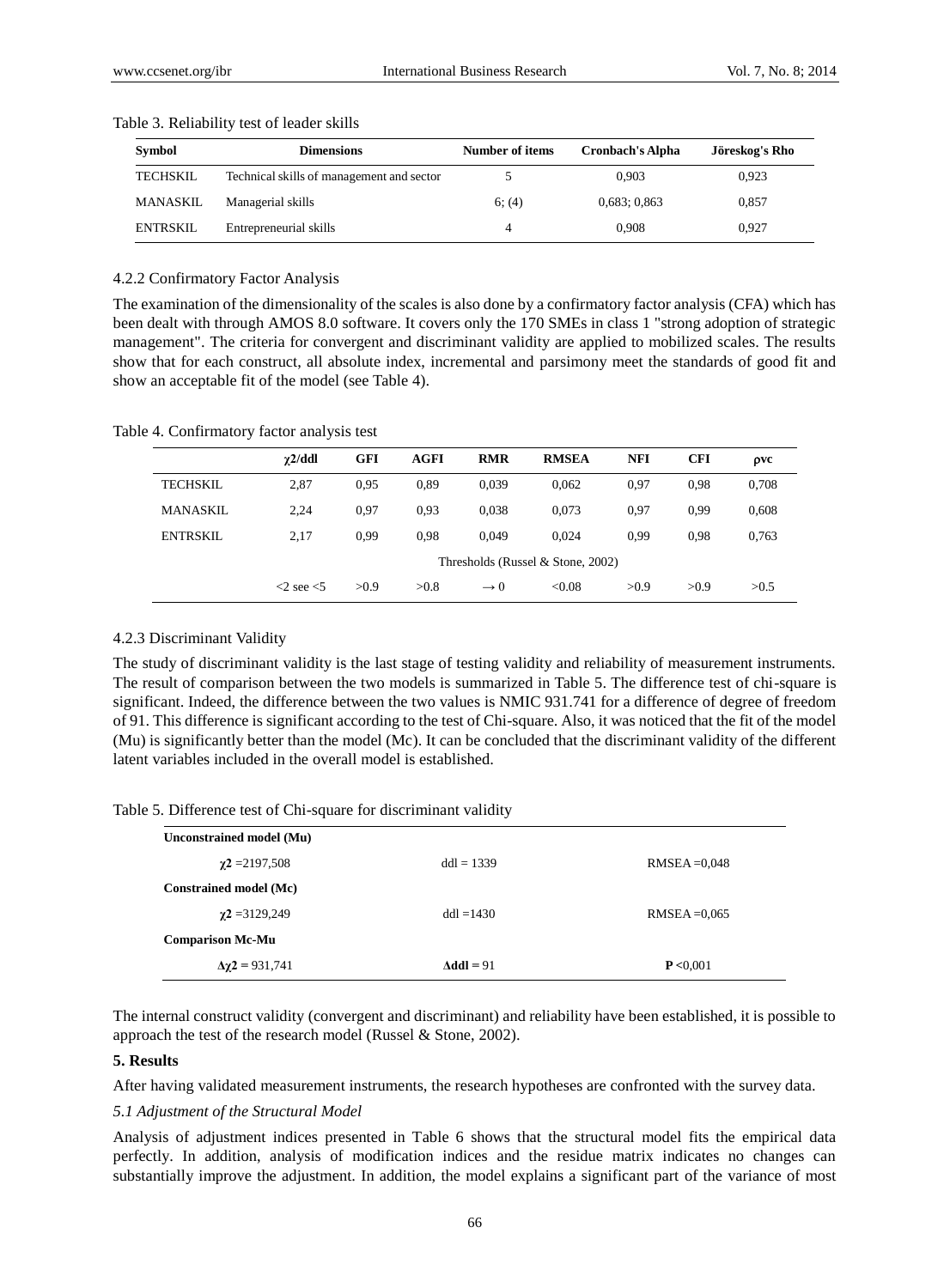endogenous variables (see Table 6). This part even reaches 82% for the entrepreneurial skills dimension, and above 70% for the remaining variables in the model. These results allow accepting the model in its initial specification and turning to the interpretation of the estimated parameters to check its consistency with the hypotheses of the research. It starts with validating assumptions for direct causal links before considering later assumptions about indirect causal links or moderating effects.

Table 6. Adjustment of the structural model

| Part of variance explained |                           |                  |                     |             |                     |              |              |      |
|----------------------------|---------------------------|------------------|---------------------|-------------|---------------------|--------------|--------------|------|
|                            | <b>TECHSKIL 70%</b>       |                  | <b>MANASKIL 76%</b> |             | <b>ENTRSKIL 82%</b> |              | GLOBPERF 76% |      |
|                            | <b>Adjustment indices</b> |                  |                     |             |                     |              |              |      |
| $\chi^2$                   | ddl                       | $\gamma$ 2/ddl   | GFI                 | <b>AGFI</b> | <b>RMR</b>          | <b>RMSEA</b> | <b>NFI</b>   | CFI  |
| 225,986                    | 88                        | 2.56             | 0.98                | 0.83        | 0.068               | 0.059        | 0.89         | 0.91 |
| <b>Thresholds</b>          |                           |                  |                     |             |                     |              |              |      |
|                            | ۰                         | $<$ 2 voir $<$ 5 | >0.9                | >0.8        | $\rightarrow$ 0     | < 0.08       | >0.9         | >0.9 |

# 5.1.1 Testing of Direct Effect (H1)

The results of causality analysis show that H1 is partially confirmed as tow sub-hypotheses (H1.2, H1.3) are confirmed and one is not (H1.1). Indeed, managerial skills have positive and strong direct effect (5%) on the adoption of strategic management. Similarly, entrepreneurial skills have positive direct effect, but less strong (5%) on the adoption of strategic management. However, technical skills of management and sector have no significant effect on the adoption of strategic management.

Table 7. Testing the direct effect of the environment on the strategic management

|                                          | <b>Standardized regression coefficient</b> | S.E   | C.R   |       | <b>Significance</b> |
|------------------------------------------|--------------------------------------------|-------|-------|-------|---------------------|
|                                          | 0.034                                      | 0.097 | 0.347 | 0.729 | NS.                 |
| $SM \leftarrow \longrightarrow$ MANASKIL | 0.900                                      | 0.165 | 8.979 | 0.001 | S                   |
| $SM \leftarrow \longrightarrow ENTRSKIL$ | 0.329                                      | 0.048 | 4.167 | 0.002 | S                   |

As shown in Table 7, the direct effect of managerial skills (MANASKIL) on strategic management (SM) is very high with structural effect value of 0.900. The standardized structural coefficient of MANASKIL on SM is associated with a low standard error (0.165) and a non-zero critical ratio (8.979), which indicates that the managerial skills has a strong positive effect on strategic management (H1.2 is confirmed). In addition, the direct effect of entrepreneurial skills (ENTRSKIL) on strategic management (SM) is slightly higher and significant (structural effect value of 0.329) with low standard error (0.048) and non-zero critical ratio (4.167). The entrepreneurial skills have so a positive effect on strategic management (H1.3 is confirmed). However, the direct effect of technical skills of management and sector (TECHSKIL) on strategic management (SM) is estimated with structural effect value of 0.034 with low Student's t (C.R=  $0.347<1.96$ ). The probability of being wrong in admitting H1.1 is 72.9% ( $p = 0.729$ ). This threshold is widely greater than 5%, per consequent the hypothesis H1.1 is rejected.

## 5.1.2 Testing of Moderating Effect (H2)

Following the application of the approach Ping (1995), testing the moderating effects of the three dimensions of the leader skills on the relationship between strategic management and global performance are summarized in Table 8. The results show the absence of moderating effect of different dimensions of the organizational structure in the relationship between strategic management and global performance. Indeed, on the one hand , each dimension " technical skills of management and sector ", " managerial skills " and " entrepreneurial skills " has no effect on the global performance ( $\gamma = 0.129$ , Student's t = 2.023), ( $\gamma = 0.289$ , Student's t = 3.547), ( $\gamma = 0.461$ ; Student's t = 5.027). Only the strategic management has a positive effect on the global performance ( $\gamma$  = 0.187, Student's  $t = 2.582$ ). On the other hand, the products (strategic management x technical skills of management and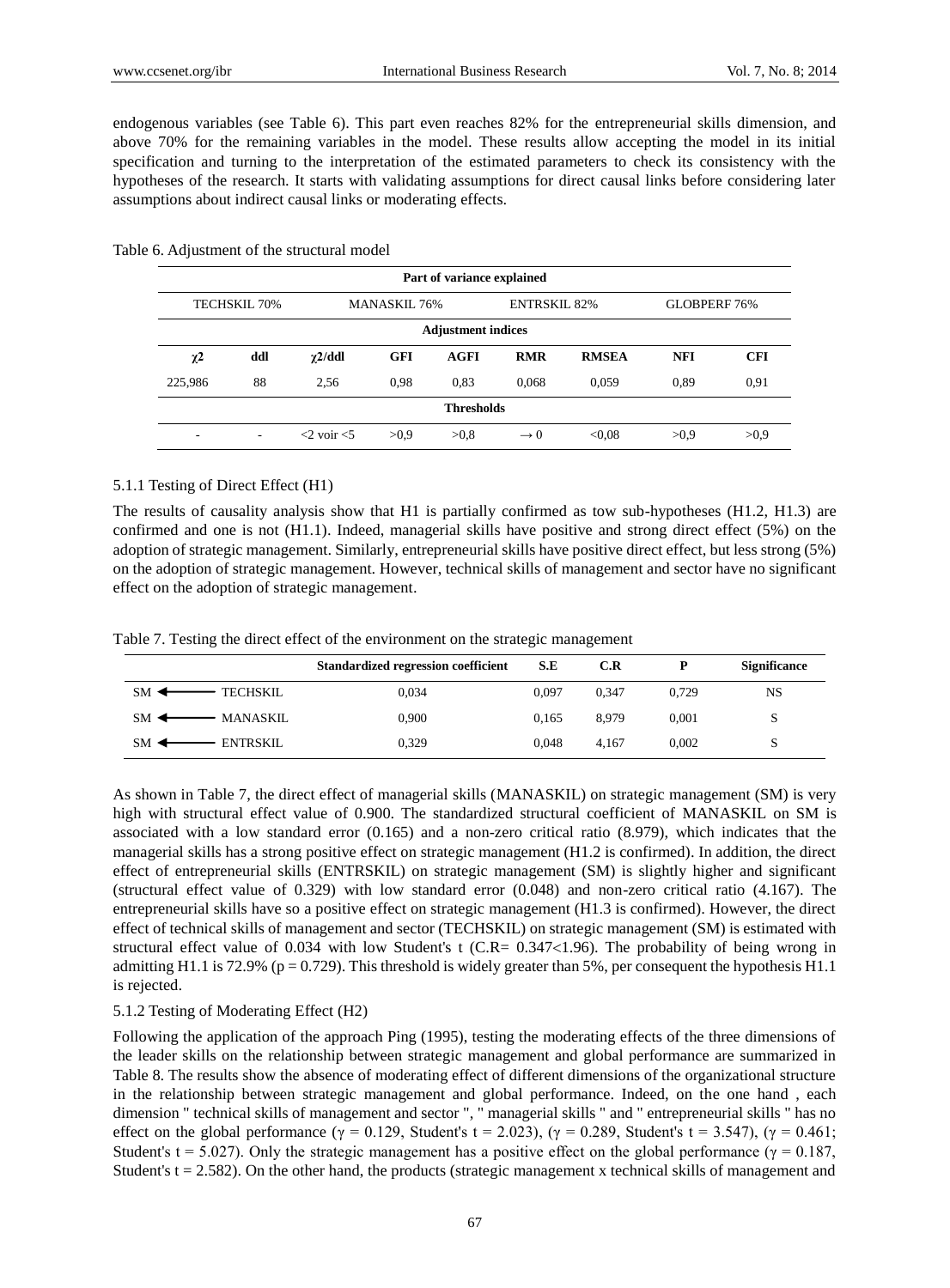sector) (strategic management x managerial skills) and (strategic management x entrepreneurial skills) does not appear to have a significant effect ( $\gamma = 0.136$ , Student's t = 0.276), ( $\gamma = 0.095$ ; Student's t = 0.813), ( $\gamma = 0.065$ , Student's  $t = 1.012$ ). The coefficient of determination for the global performance is equal to 52.44%. It is considered good. These results show that the dimensions "technical skills of management and sector", "managerial skills" and "entrepreneurial skills" have no direct or indirect effects on the global performance. It is only the strategic management which explains the global performance. That's when all the sub-hypotheses H2.1, H2.2, and H2.3 are rejected, and therefore H2 is rejected.

| Dependent variable          | Independent and moderating variables,<br>and interaction effects | <b>Regression coefficients</b> | <b>Student's t-test</b> | <b>Significance</b> |
|-----------------------------|------------------------------------------------------------------|--------------------------------|-------------------------|---------------------|
|                             | SM                                                               | 0.187                          | 2,582                   | S                   |
| <b>GLOBPERF</b>             | <b>TECHSKIL</b>                                                  | 0,129                          | 2,023                   | S                   |
| (Adjusted $R^2 = 52,44\%$ ) | <b>SM x TECHSKIL</b>                                             | 0.136                          | 0,276                   | <b>NS</b>           |
|                             | <b>MANASKIL</b>                                                  | 0.289                          | 3,547                   | S                   |
|                             | SM x MANASKIL                                                    | 0.095                          | 0,813                   | <b>NS</b>           |
|                             | <b>ENTRSKIL</b>                                                  | 0,461                          | 5,027                   | S                   |
|                             | <b>SM x ENTRSKIL</b>                                             | 0.065                          | 1,012                   | <b>NS</b>           |

Table 8. Moderator effect of leader skills

#### **6. Discussion and Implications**

The results of the analysis of the structural model led us to partially accept the hypothesis of the existence of an effect of leader skills to the adoption of strategic management. Indeed, we found a significant effect of each dimension "managerial skills" and "entrepreneurial skills" on the adoption of strategic management. While the third dimension "technical skills of management and sector" has no effect on the adoption of strategic management. First, these results could be explained by the fact that the professional and technical experience of the leader dictate priorities and the allocation of tasks and determine their level of involvement in various tasks related to the management and operation of the company except tasks of structuring strategic directions of its enterprise. Indeed, technical skills of management and sector that has the leader solve operational issues, practical and often complex in nature, related to the design and manufacture of products, without allowing the design of solutions to the problems of conducting its business in the long term. Many authors share this explanation (Bayad et al., 2002; Chandler & Jansen, 1992; Gravel et al., 2011). Indeed, they believe that the technical skills involve interventions particularly involving methods, procedures, processes or techniques. They therefore serve to prevent, identify or solve problems operating the business (Gravel, Rheaume, & Legendre, 2011). Bayad et al. (2002) suggest that because of the multiplicity of activities of business leader, technical and management skills in the sector are not sufficient to ensure business continuity. Chandler and Jansen (1992) share the same opinion considering that the job of the leader is composed of several activities that vary depending on the technological, social and legal framework of the developed project and survival firm. So, to do his job, the leader must mobilize his expertise by sharing it between different functions. Managerial and entrepreneurial skills are needed to determine the strategy of the business and technical skills are required to lead its implementation. Second, the absence of relationship between the technical and management skills of the sector and the adoption of strategic management could be justified by recourse to the services of consultants. This is true for 76% of our sample firms that use external experts to formulate their strategies.

On the other side, the empirical results don't support the hypothesis that the leader skills have effects on the contribution of strategic management to the global performance. This result is explained by the lack of effects observed previously between strategic management and technical skills and management of the sector. Thus, the global performance knows no changes in its relationship with strategic management whatever the skill level of the leader. These results lead to relativize the importance of skills of the leader on the relationship between strategic management and global performance. However, the empirical results demonstrate the existence of direct effects of each dimension of the leader skills on the global performance. This result is quite consistent with the literature on entrepreneurship. Indeed, it is well established that the leader skills prove predictors of performance (Bayad et al., 2002), and the performance differences between firms are due to the different skills of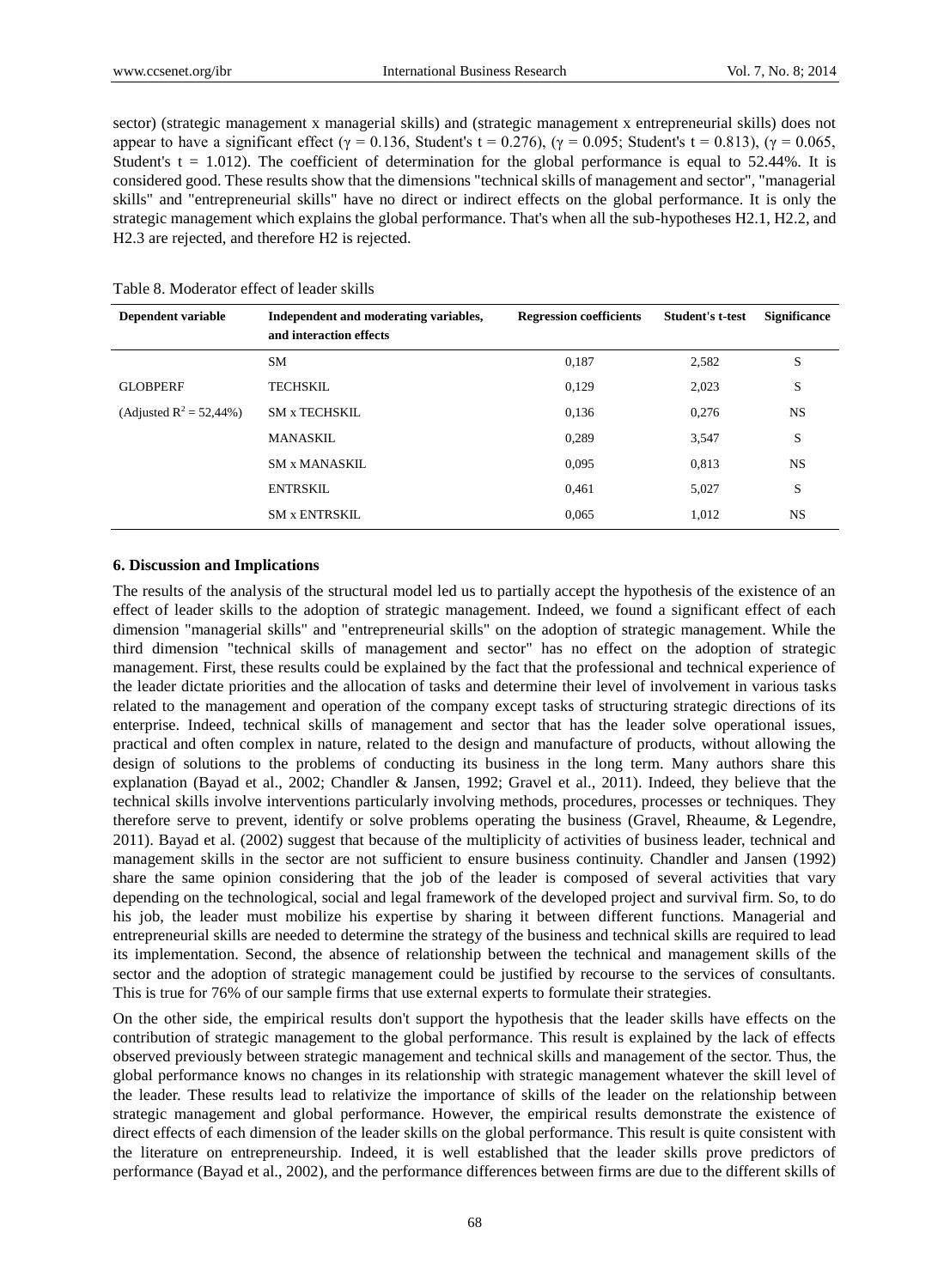heads of business. Specifically, technical, managerial and entrepreneurial corporate chef is an important factor in the future success of the company (Lorrain et al., 1998).

Moreover, the empirical results show a causal relationship between strategic management and global performance. Therefore, the adoption of strategic management appears to some extent as a mechanism to achieve greater global performance. Strategic management likely led the company to deal with strong competitive positions allowing it to improve its global performance. This is due to the quality of formulated strategies and / or the effectiveness of their implementation is the result of the participation of organizational actors of different hierarchical levels in the formulation of corporate strategy. "*The ownership of the strategy, so the success of the implementation is only possible if those who must implement this strategy contribute significantly to its formulation*" (Hafsi & Toulouse, 1994, p. 75).

In sum, we can conclude that there is no moderating effect of leader skills on the contribution of strategic management to the global performance. However, the skills of leader and strategic management have just as casual relationships with the global performance.

## **7. Conclusion**

Our study sought to shed light on the strategic management practices of SMEs in testing its impact on the global performance, while taking into account the moderating effect of the leader skills. The findings show that the adoption of strategic management is influenced directly and strongly by two dimensions of the leader skills: managerial skills, and entrepreneurial skills. Each of these dimensions will lead companies to opt for the adoption of strategic management. While technical skills of management and sector have no effect on the adoption of strategic management. It appears that more the leader masters managerial and entrepreneurial skills, the more likely strategic management is to be adopted. The findings show also the absence of the moderator effect of leader skills on the relationship between strategic management and global performance. It appears that the contribution of strategic management to the global performance is not dependent on leader skills. The leader skills only have a direct effect on the global performance. In this case, it is possible that the strategies developed by the company, which are the product of strategic management, are winning strategies. Their creative or realistic kind could be the causes of global performance, whether the leader skills.

Despite that our research contributes to address the lack of research presented at this level and to enrich and deepen our understanding of the problem studied, it has some limitations. The first limitation concerns the nature of the measures used to understand the variables in the conceptual model. In fact, subjective measures were used by which the respondent who is the director evaluates the behavior of its business and reported it in the questionnaire. There may be a gap between what is said and reality, linked to the risk of bias affecting the desirability responses provided by the participants in our survey. That is why it would be desirable to re-test our research model using objective measures and subsequently capture the variation between results from subjective measures and those from objective measures. The second limitation concerns the external validity of this research. Indeed, although the sample was carefully taken to be representative of the population, it is not possible to generalize the findings of this research on all Tunisian companies involved in the upgrading program, and this because of the absence of the three sectors of the final sample (LFI, CHI, and MCCGI). Therefore, these findings can be generalized only to the four sectors surveyed (AFI, VI, MI, and TCI). It would therefore be very useful to repeat this research, by integrating the three areas that are lacking.

These limitations represent opportunities to advance in our efforts to understand the relationship between strategic management and global performance. On the whole, our results are informative and encouraging that will stimulate further research at the interface of strategic management and global performance. The first avenue for future research that may be proposed regarding improving the explanation of the adoption of strategic management. In fact, our conceptual model integrates a single explanatory factor that is the leader skills. To improve the explanation of this behavior, it would be interesting to enrich our validated model by incorporating other causal variables such as the environment and the organizational structure, which, according to several researchers, to determine the behavior and development of companies. The second avenue for future research concerns the external validity of this research. Indeed, it should, in the context of further work to re-test our model in different contexts, to check whether our results are generalizable or not. Thus, the use as research field of international companies operating in Tunisia or public agencies, would conclude on the generalizability of our results. The third promising avenue of research relates to the methodology. It is to study the explanatory framework of strategic management using a comparative approach between firms that adopt strategic management and those that do not adopt. This approach would deepen the understanding of the adoption of the practice of strategic management, and to identify other explanatory factors. The fourth line of research concerns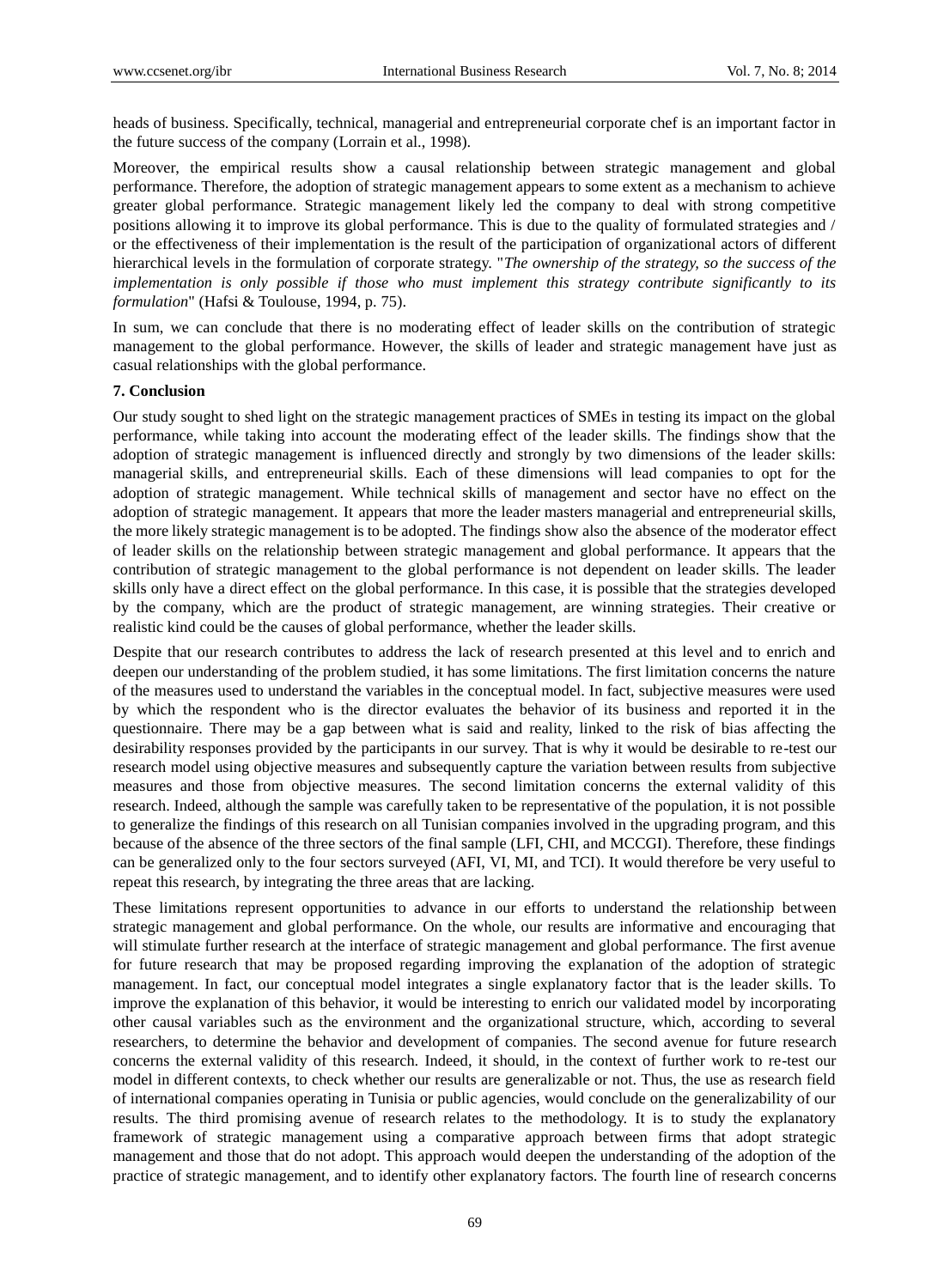the participatory approach in the strategy formulation. Indeed, the validated model does not specify the process or the process adopted by companies for the participation of hierarchical levels in the formulation of corporate strategy. Issues such as the skills of participants, number of participants, the selection of participants, conditions of participation, are required. Thus our research will stimulate reflection on all these points, followed by empirical investigations to measure their impact on the practice of strategic management, and therefore improve our understanding of the contribution of strategic management to the global performance.

#### **References**

- Anderson, J. C., & Gerbing, D. W. (1988). Structural Equation Modeling in Practice: A Review and Recommended Two-Step Procedure. *Psychological Bulletin, 103*, 411–423. http://dx.doi.org/10.1037/0033-2909.103.3.411
- Ansoff, H. I. (1972). The concept of strategic management. *Journal of Business Policy, 2*(4), 3–9.
- Ansoff, H. I. (1984). *Implanting strategic management*. New York: Prentice Hall.
- Avenier, M. J. (1988). *Le pilotage stratégique de l'entreprise*. Paris: Presses du CNRS.
- Bayad, M., Arcand, M., & Arcand, G. (2002). Le regroupement stratégique des pratiques mobilisatrices de gestion des ressources humaines. *Gestion, 2*, 121–137.
- Berman, S. L., Wicks, A. C., Kotha, S., & Jones, T. M. (1999). Does Stakeholder Orientation Matter? The Relationship Between Stakeholder Management Models and Firm Financial Performance. *Academy of Management Journal, 42*(3), 488–506. http://dx.doi.org/10.2307/256972
- Brinckmanna, J., Grichnik, D., & Kapsa, D. (2010). Should entrepreneurs plan or just storm the castle? A meta-analysis on contextual factors impacting the business planning–performance relationship in small firms. *Journal of Business Venturing, 25*, 24–40. http://dx.doi.org/10.1016/j.jbusvent.2008.10.007
- Calori, R., & Atamer, T. (1989). *L'action stratégique: Le management transformateur*. Paris: Les Editions d'Organisation.
- Carroll, A. B., & Vogel, H. (1987). A three dimensional conceptual model of corporate social performance. *Academy of Management Review, 4*(3), 345–377.
- Chakravarthy, B. S. (1997). A New Strategy Framework for Coping with Turbulence. *Sloan Management Review, 8*(5), 69–82.
- Chakravarthy, B., & Doz, Y. (1992). Strategy Process Research: Focusing on Corporate Self-Renewal. *Strategic Management Journal, 13*(13), 5–14. http://dx.doi.org/10.1002/smj.4250131003
- Chandler, G. N., & Jansen, E. (1992). The founder's self-assessed competence and venture Performance. *Journal of Business Venturing, 7*, 223–236. http://dx.doi.org/10.1016/0883-9026(92)90028-P
- Cohen, A., & Freund, A. (2005). A longitudinal analysis of the relationship between multiple commitment and withdrawal cognitions. *Scandinavian Journal of Management, 21*, 1–23. http://dx.doi.org/10.1016/j.scaman.2004.06.004
- Cortina, J. M., Chen, G., & Dunlap, W. P. (2001). Testing Interaction Effects in LISREL: Examination and Illustration of available procedures. *Organizational Research Methods, 4*(4), 324–360. http://dx.doi.org/10.1177/109442810144002
- Coulter, M. K. (2002). *Strategic Management in Action*. New Jersey: Prentice Hall, Upper Saddle River.
- El Akremi, A. (2005). Analyse des effets linéaires, non linéaires et d'interaction par les méthodes d'équations structurelles sous Lisrel. In P. Roussel & F. Wacheux (Eds.), *Management des Ressources Humaines: Méthodes de recherche en sciences humaines et sociales* (pp. 297–324). Paris, De Boeck.
- Gartner, W. B. (1988). Who is an Entrepreneur? Is the Wrong Question. *American Journal of Small Business*, *12*(4), 11–32.
- Ginsberg, A., & Venkatraman, N. (1985). Contingency perspectives of organizational strategy: a critical review of the empirical research. *Academy of Management Review, 10*(3), 421–434.
- Glueck, W. F., & Jauch, L. R. (1984). *Business policy and strategic management*. USA: Mc Graw-Hill.
- Goodman, P. S., & Pennings, J. M. (1977). *New Perspectives on Organizational Effectiveness*. San Francisco: Jossey-Bass.
- Gravel, S., Rheaume, J., & Legendre, G. (2011). Strategies to Develop and Maintain Occupational Health and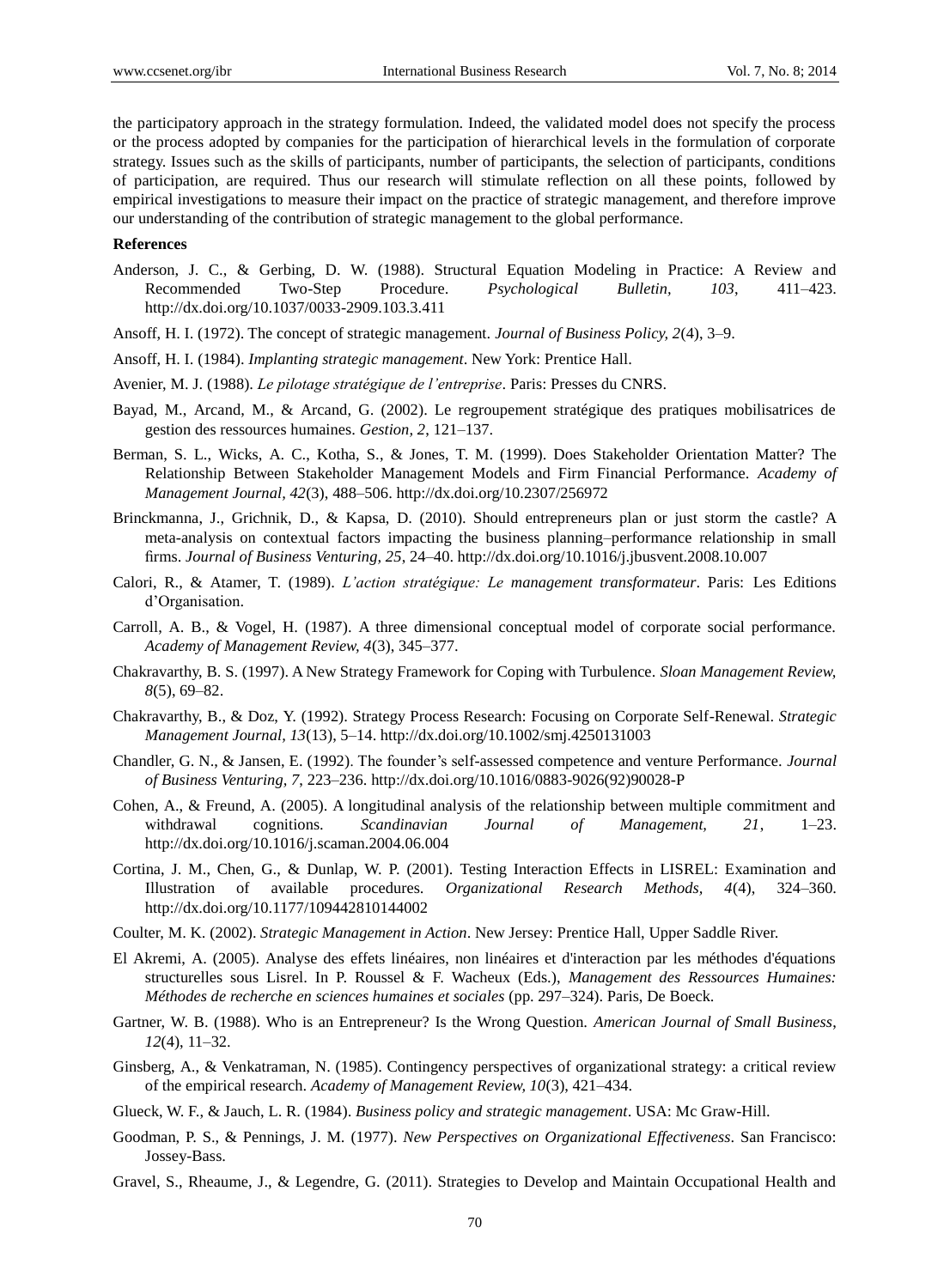Safety Measures in Small Businesses Employing Immigrant Workers in Metropolitan Montreal. *International Journal of Workplace Health Management, 4*(2), 164–178. http://dx.doi.org/10.1108/17538351111143321

- Hafsi, T., & Toulouse, J. M. (1994). Acquisitions et fusions: les choix stratégiques en conflit avec leur mise en œuvre ? *Revue Internationale de Gestion, 19*(1), 75–86.
- Hambrick, D. C. (2004). The Disintegration of Strategic Management: It's Time to Consolidate Our Gains. *Strategic Organization, 2*(1), 91–98. http://dx.doi.org/10.1177/1476127004040915
- Hambrick, D. C., & Mason, P. A. (1984). Upper echelons: the organization as a reflection of its top managers. *Academy of Management Review, 9*(2), 193–206. http://dx.doi.org/10.5465/AMR.1984
- Hart, S. L., & Quinn, R. E. (1993). Roles executives play: CEOs, behavioral complexity and firm performance. *Human Relations, 4*, 543–574. http://dx.doi.org/10.1177/001872679304600501
- Herron, L. A., & Robinson, R. B. (1993). A structural model of the effects of entrepreneurial characteristics on venture performance. *Journal of Business Venturing, 8*, 281–294. http://dx.doi.org/10.1016/0883-9026(93)90032-Z
- Hill, L., & Jones, G. R. (2001). *Strategic management theory: an integrated approach*. Boston, Houghton Mifflin Co.
- Hunger, J. D., & Wheelen, T. L. (2003). *Essential of Strategic Management* (3rd ed.). New Jersey, USA: Prentice Hall.
- Hussey, D. E. (1984). Strategic Management: Lessons from Success and Failure. *Long Range Planning, 17*(1), 43–53. http://dx.doi.org/10.1016/0024-6301(84)90165-1
- Kaplan, R. S., & Norton, D. P. (1996). *The Balanced Scorecard.* The Harvard Business School Press.
- Kargar, J. (1996). Strategic planning emphasis and planning satisfaction in small firms: An empirical investigation. *Journal of Business Strategies, 1*, 42–64.
- Kline, R. B. (2005). *Principles and practice of structural equation modeling*. New York: The Guilford Press.
- Koenig, G. (1996)*. Management stratégique: paradoxes, interactions et apprentissage*. Nathan, Paris.
- Larsen, H. H., London, M., Weinstein, M., & Raghuram, S. (1998). High flyer management development program – organizational rhetoric or self-fulfilling prophecy? *International Studies of Management and Organization, 28*(1), 64**–**90.
- Lorrain, J., Belley, A., & Dussault, L. (1998). *Les compétences des entrepreneurs: élaboration et validation d'un questionnaire (QCE)*. CIFEPME, Nancy-Metz.
- Loué, C., & Baronet, J. (2010). *Entrepreneur's skills, qualitative and quantitative validation of a model of entrepreneurial comptetence.* Babson College entrepreneurship Conference, June 2010, Lausanne- Suisse.
- Mintyzberg, H. (1973). Strategy-making in three modes. *California Management Review, 16*(2), 44–53. http://dx.doi.org/10.2307/41164491
- Mintzberg, H., Ahlstrand, B., & Lampel, J. (1998). *Strategy Safari: A guided Tour through the Wilds of Strategic Management.* New York: Free Press*.* Retrieved from http://www.academia.edu/1895549/Strategy\_safari\_A\_guided\_tour\_through\_the\_wilds\_of\_strategic\_manag ement
- Moulder, B. C., & Algina, J. (2002). Comparison of Methods for Estimating and Testing Latent Variable Interactions. *Structural Equation Modeling, 9*(1), 1–19. http://dx.doi.org/10.1207/S15328007SEM0901\_1
- O'regan, N., & Ghobadian, A. (2005). Innovation in SMEs: the impact of strategic orientation and environmental perceptions. *International Journal of Productivity and Performance Management, 54*, 81–97. http://dx.doi.org/10.1108/17410400510576595
- Ping, R. (1995). A Parsimonious Estimating Technique for Interaction and Quadratic Latent Variables. *The Journal of Marketing Research, 32*, 336–347. http://dx.doi.org/10.2307/3151985
- Porter, M. E. (1996). What Is Strategy? *Harvard Business Review*, November-December, 61–78.
- Russell, R. F., & Stone, A. G. (2002). A Review of Servant Leadership Attributes: Developing a Researchable Model. *Leadership & Organization Development Journal, 23*(3), 145–157. http://dx.doi.org/10.1108/01437730210424084
- Schmitt, C. (2003). La science allemande du droit dans sa lutte contre l'esprit juif. *Cités, 14,* 173–180.